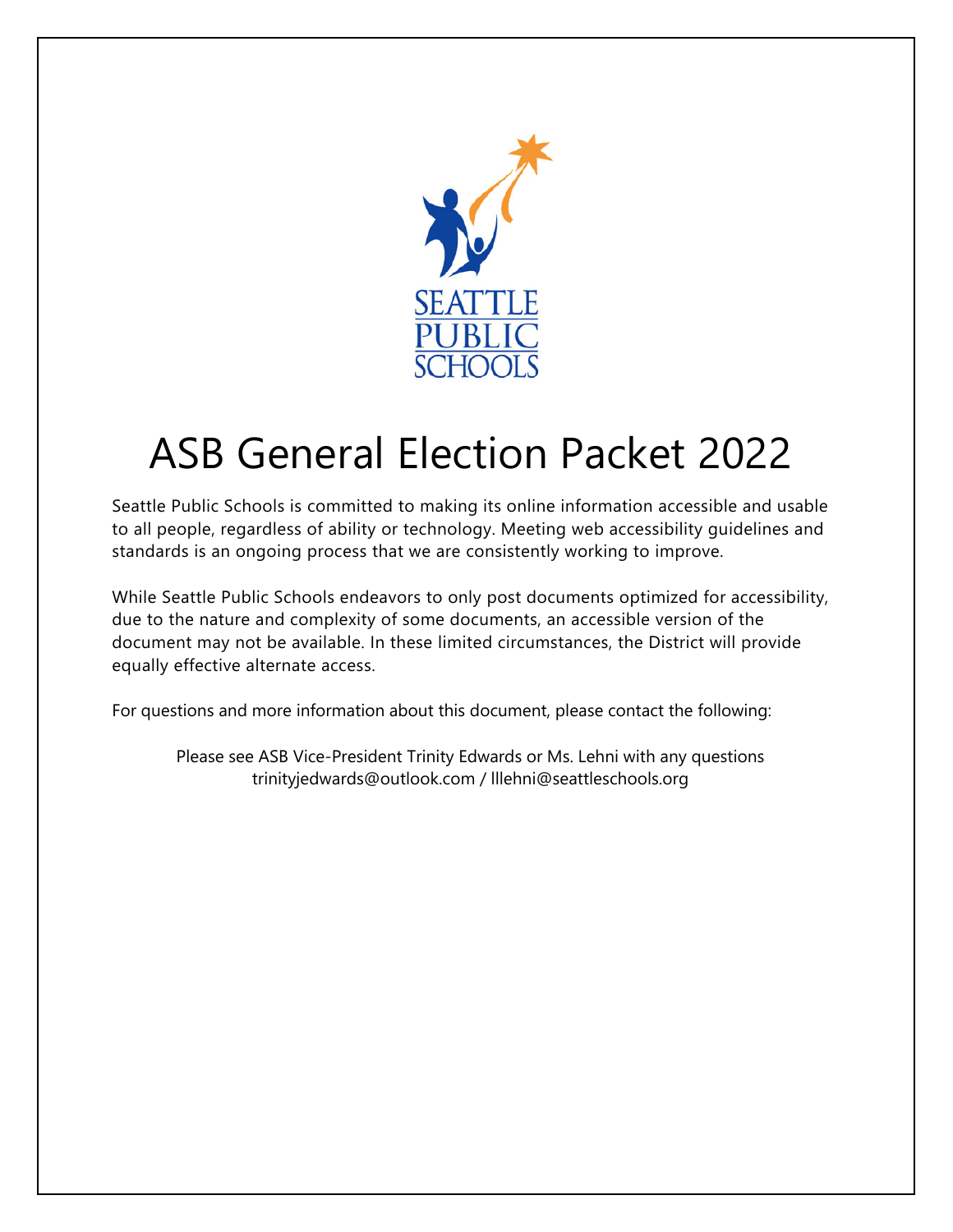# *ASSOCIATED STUDENT BODY* **GENERAL ELECTIONS 2022**



## **INTERESTED IN REPRESENTING THE BALLARD STUDENT BODY?**

### **ASB Officer Positions:**

ASB President ASB Vice President ASB Secretary ASB Treasurer Digital Marketing Manager Clubs Coordinator Student Senate Representative Racial Justice Advocate Athletics Liaison Advising Arts Director Community Outreach Advocate Video Producer

### **Senior Class Positions:**

Senior Class President Senior Class Vice President Senior Class Secretary/Treasurer **Junior Class Positions:**

Junior Class Ambassador Junior Class Ambassador Junior Class Ambassador

### **Sophomore Class Positions:**

Sophomore Class Ambassador Sophomore Class Ambassador Sophomore Class Ambassador

### **APPLICATIONS DUE BY MONDAY, MAY 9TH BY 4:00PM TO VICE PRESIDENTS EMAIL (trinityjedwards@outlook.com) OR ASB ADVISORS MAILBOX.**

**Please see ASB Vice-President Trinity Edwards or Ms. Lehni with any questions**  trinityjedwards@outlook.com / lllehni@seattleschools.org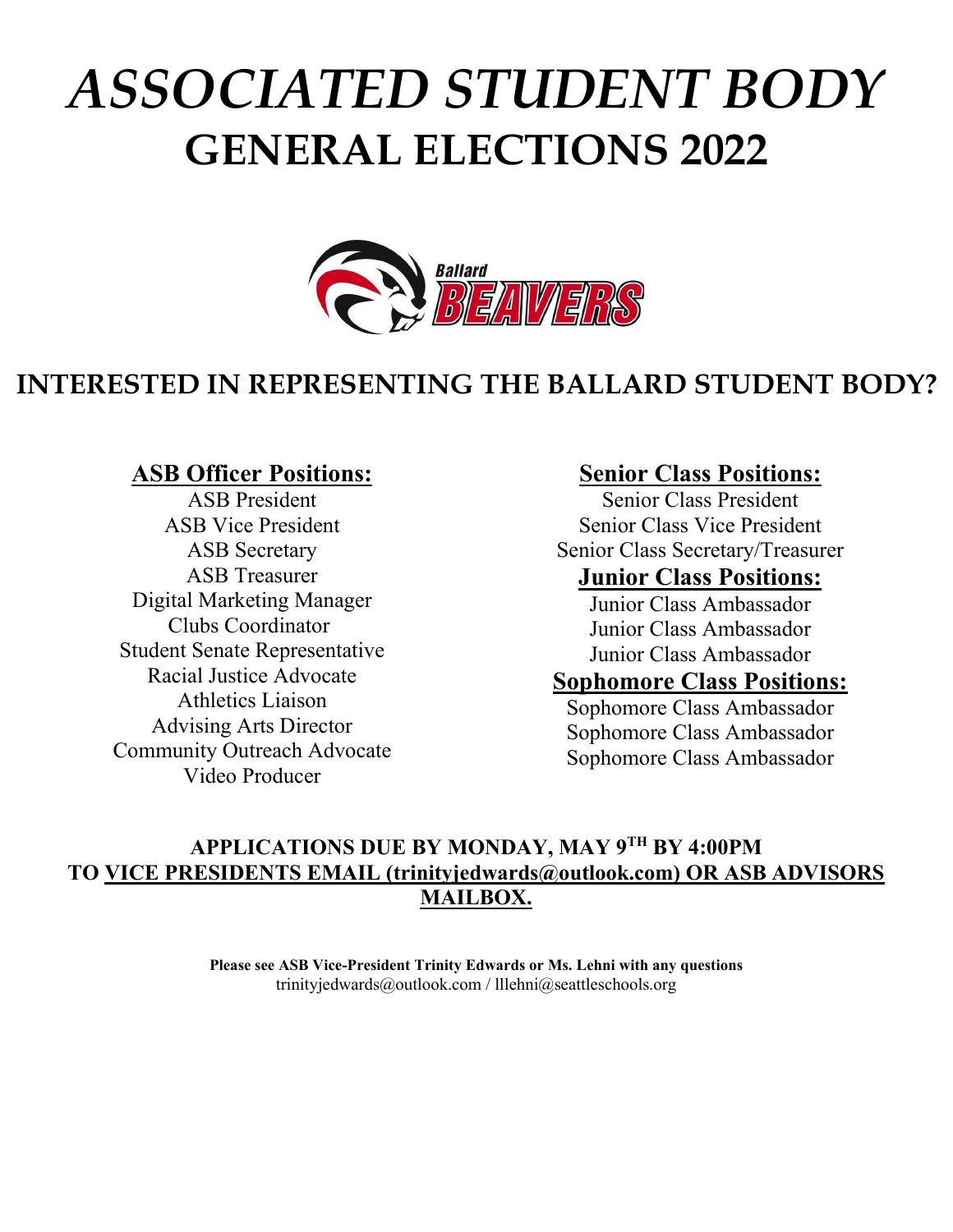# **ASB & Class Officer Position Descriptions & Expectations**

- Be involved and spirited in school events/community.
- Respond and bring awareness to the student body's wants and needs, especially underrepresented groups.
- Communicate decisions made by ASB and receive/respond to feedback from the Student Body.
- Support all students, staff, sporting events, teams, programs, and clubs.
- Have a positive attitude and influence on your peers, promote safety and comfort in the community.
- Be willing to put in many hours outside of the school day.

### **ASB Officers (10 positions)**

2<sup>nd</sup> Period Leadership Class Required

|                                            | <b>Elected Positions</b>                                                                                                                                                                                                                                                                                                                                                                                                             |
|--------------------------------------------|--------------------------------------------------------------------------------------------------------------------------------------------------------------------------------------------------------------------------------------------------------------------------------------------------------------------------------------------------------------------------------------------------------------------------------------|
| <b>ASB President</b>                       | Presides over all ASB council leadership meetings. Oversees work of all other officers.<br>Assists ASB advisor in running the Leadership class. Serves as liaison to the BLT, IC,<br>Administration, and PTSA. Must possess good communication, organization, public<br>speaking, and delegating skills. Must be a senior and have at least 1-year of ASB experience.                                                                |
| <b>ASB VP</b>                              | Assists the president and serves in their place in his/her absence. Runs the student senate,<br>facilitates the Rotary Student of the Month selection, and oversees ASB elections. Must be<br>extremely organized, committed, and able to delegate when times are stressful. Participates<br>as a member of ASB Council. Must have at least 1-year of ASB experience.                                                                |
| <b>ASB Treasurer</b>                       | Helps to formulate and keep track of the ASB budget. Signs checks and purchase orders for<br>all ASB related expenses. Must have excellent attendance and availability to assist the<br>financial clerk. Also participates as a member of ASB council.                                                                                                                                                                               |
| <b>ASB Secretary</b>                       | Takes meeting notes at all formal meetings when official decisions are made. Meeting<br>minutes are legal ASB record and candidates must have great attendance and organization.<br>Also participates as a member of ASB council.                                                                                                                                                                                                    |
|                                            | Appointed Positions (interviews with Activities Election Council will occur during May 16-18 <sup>th</sup> after school)                                                                                                                                                                                                                                                                                                             |
| <b>Digital Marketing</b><br><b>Manager</b> | Deliver ASB information to student body and Ballard community. Responsible for<br>organizing ASB work on updating calendars, Remind, Instagram, Tik Tok, and any other<br>ASB Social Media. Also aids class ambassadors with posting on the class accounts and<br>participates in morning announcements.                                                                                                                             |
| <b>Student Senate</b><br>Representative    | Point person and organizer of the BHS Student Senate, assist the VP with Rotary Student of<br>the Month and ASB Elections. Attend any meetings on district-wide school issues.                                                                                                                                                                                                                                                       |
| <b>Clubs Coordinator</b>                   | Point person for all BHS ASB Student-led Clubs and Pathway Programs. Must be in<br>communication with club leaders and in charge of keeping the school's club list updated.<br>Responsible for aiding club announcements and promoting clubs in school.                                                                                                                                                                              |
| <b>Athletics Liaison</b>                   | Point person for all BHS Sports. Works to increase attendance at sporting events and must be<br>in communication with team captains and Athletic Director. Responsible for making sports<br>announcements, sports posts, and coordinates athletic ASB activities. Represents ASB at<br>Athletic Booster Club Meetings.                                                                                                               |
| <b>Racial Justice</b><br><b>Advocate</b>   | Acts as a partner with various Student Unions and underrepresented communities within<br>Ballard. Seeks to address issues and concerns within those communities and brings them to<br>the attention of ASB for all to act. Works with Community Outreach advocate on awareness<br>weeks/months.                                                                                                                                      |
| <b>Advising Arts</b><br><b>Director</b>    | Heads poster making and physical advertisements for ASB events. Makes Spirit Week<br>posters and collaborates with committees throughout the year to publicize information and<br>events.                                                                                                                                                                                                                                            |
| <b>Community Outreach</b><br>Advocate      | Involved in Ballard Community through philanthropic and other events. Point person for the<br>Teen Health Center. Works to raise awareness about important topics during all awareness<br>weeks. Works with Digital Marketing Manager to reach out with information to student<br>body. Must be passionate about student's physical/mental health, as well as equity and equal<br>representation for all communities within Ballard. |
| <b>Video Producer</b>                      | Create motion picture productions to communicate ASB messages to students. ASB is the<br>client for these productions. The ASB TV Producer will complete productions on behalf of<br>the ASB. Hands-on production assistance on these projects must be provided by students in<br>the Digital Filmmaking Program.                                                                                                                    |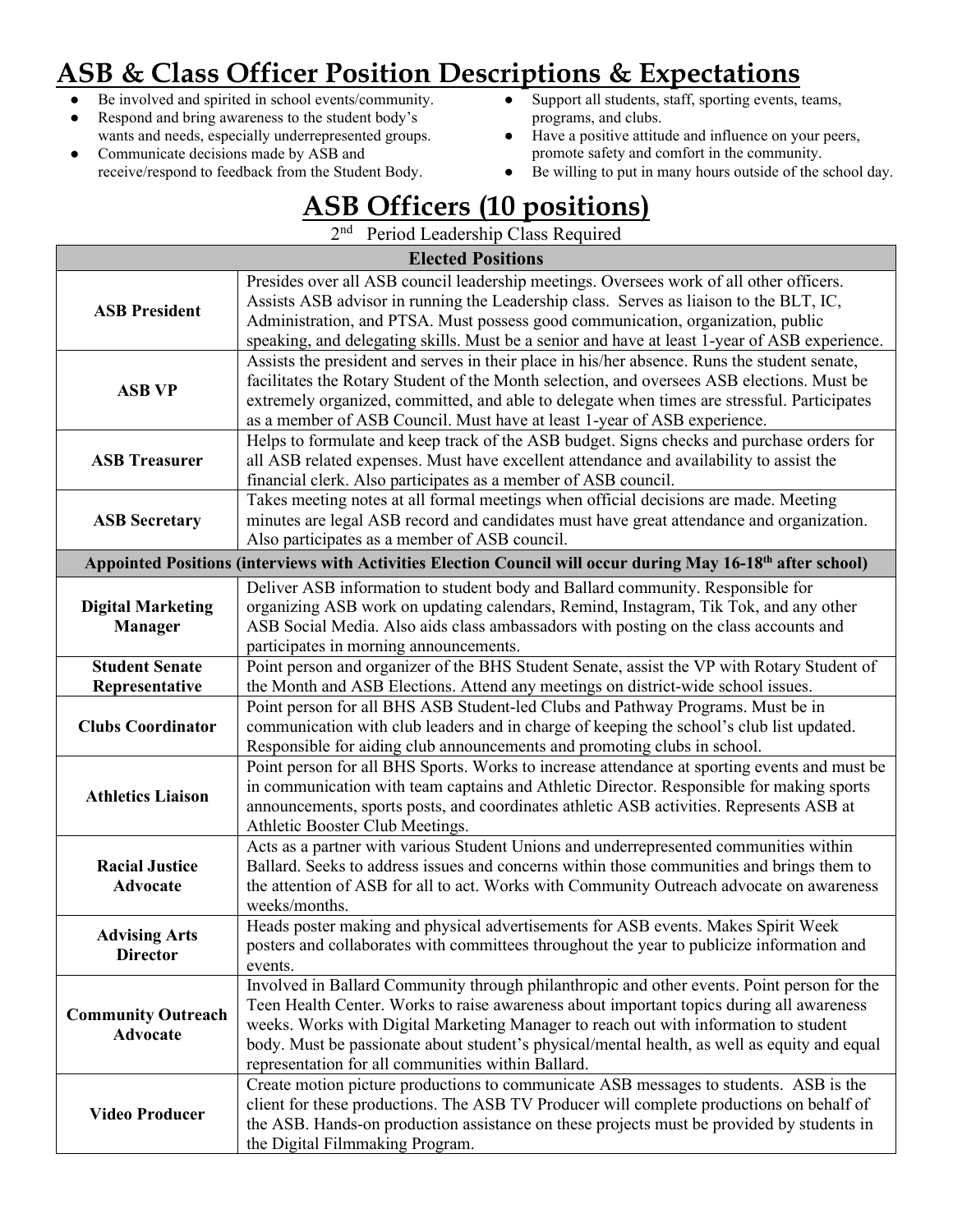| *Must meet the requirements of all ASB officers and be enrolled in the Digital Filmmaking |
|-------------------------------------------------------------------------------------------|
| Program at the Intermediate or Advanced level. They can be nominated by the Digital       |
| Filmmaking teacher and referred to ASB and the Activity Coordinator.                      |

### **Class Officers (3 positions per class)**

2<sup>nd</sup> period Leadership class required for Seniors, recommended for grade 9-11

| <b>Elected Positions</b>      |                                                                                               |  |
|-------------------------------|-----------------------------------------------------------------------------------------------|--|
|                               | Preside over all senior class meetings. Oversee the work of all other Senior officers.        |  |
| <b>Senior Class President</b> | Collaborate with Senior Class Vice President on Senior T-Shirts, Prom, Graduation, and        |  |
|                               | other senior events.                                                                          |  |
| <b>Senior Class Vice</b>      | Collaborates with Senior Class President on Senior T-Shirts, Prom, Graduation, and other      |  |
| <b>President</b>              | senior events. Work and assist with all appropriate projects, planning, and duties.           |  |
| <b>Senior Class</b>           | Monitor class budget within the ASB budget. Report directly to ASB and fiscal secretary.      |  |
| <b>Secretary/Treasurer</b>    | Can sign checks reimbursement slips and purchase orders for class related expenses. Assist    |  |
|                               | other class officers with all appropriate duties.                                             |  |
| <b>Class Ambassadors</b>      | Initiate and facilitate communication directly with their class. Serve as heads during Spirit |  |
|                               | Weeks and other ASB events with full class representation.                                    |  |

## **Rules and Regulations**

| Grade-level & Credits       | All candidates must have earned the appropriate number of credits toward graduation       |
|-----------------------------|-------------------------------------------------------------------------------------------|
|                             | for their grade level.                                                                    |
|                             | All candidates must have and maintain a minimum 2.5 GPA in each official grade-           |
|                             | reporting period during their year of service, and their cumulative grade point average   |
|                             | (see Ms. Lehni for more information). Officers must carry at least 5 full subjects at     |
| Grade Point Average         | Ballard High School - no running start students. Failure to meet grade requirements at    |
|                             | any grade reporting time will result in temporary suspension from all officer-related     |
|                             | activities. If grades are not satisfactory after the 5-week suspension period, officers   |
|                             | will be removed from their position.                                                      |
| <b>Activity Cards</b>       | All officers must hold an Activity Card while in office.                                  |
| <b>Sports Participation</b> | Officers may participate in sports during their year of service.                          |
|                             | As a representative of Ballard High School, officers must maintain only the highest       |
|                             | expectations of behavior. Observance of all school and district rules will be mandatory.  |
| Code of Conduct             | This will include a no tolerance policy on the use, sale, and possession of tobacco       |
|                             | products, alcohol, or illegal drugs. Signature on the attached application shall serve as |
|                             | agreement to these terms.                                                                 |
|                             | Elected officers involved in any disciplinary action with the administration, officer-    |
| Disciplinary Action         | related or not, may result in temporary suspension from one's position. Officers          |
|                             | involved in any criminal behavior forfeit their position of leadership for the balance of |
|                             | the school year.                                                                          |
|                             | All ASB officers and Senior Class officers must be enrolled in the 2 <sup>nd</sup> period |
| Leadership Class            | leadership class. It is recommended but not required for Junior and Sophomore class       |
|                             | ambassadors.                                                                              |

**Final decisions regarding rules and regulations are determined by Ms. Lehni and Dr. Williams.**

# **Campaign Process**

|                        | Completed applications must be turned in by Monday, May 9th by 4:00PM to the Vice President (Trinity              |  |  |  |  |
|------------------------|-------------------------------------------------------------------------------------------------------------------|--|--|--|--|
|                        | <b>Edwards), ASB Advisor Classroom, or Mailbox in the main office</b> . Upon approval of application, 10          |  |  |  |  |
| April 25 <sup>th</sup> | feet of butcher paper will be provided for campaign use (available in the AC). A maximum of ten, $8\frac{1}{2}$ x |  |  |  |  |
| through                | 11" sized sheets of paper may be used as well. Bulletin notices or other public-address forums may not be         |  |  |  |  |
| May $9th$              | used. Social media sites can be used but only in promoting candidates. Any sites disparaging another              |  |  |  |  |
|                        | candidate must be removed immediately and any candidate found to be in connection with these sites will           |  |  |  |  |
|                        | be disqualified immediately.                                                                                      |  |  |  |  |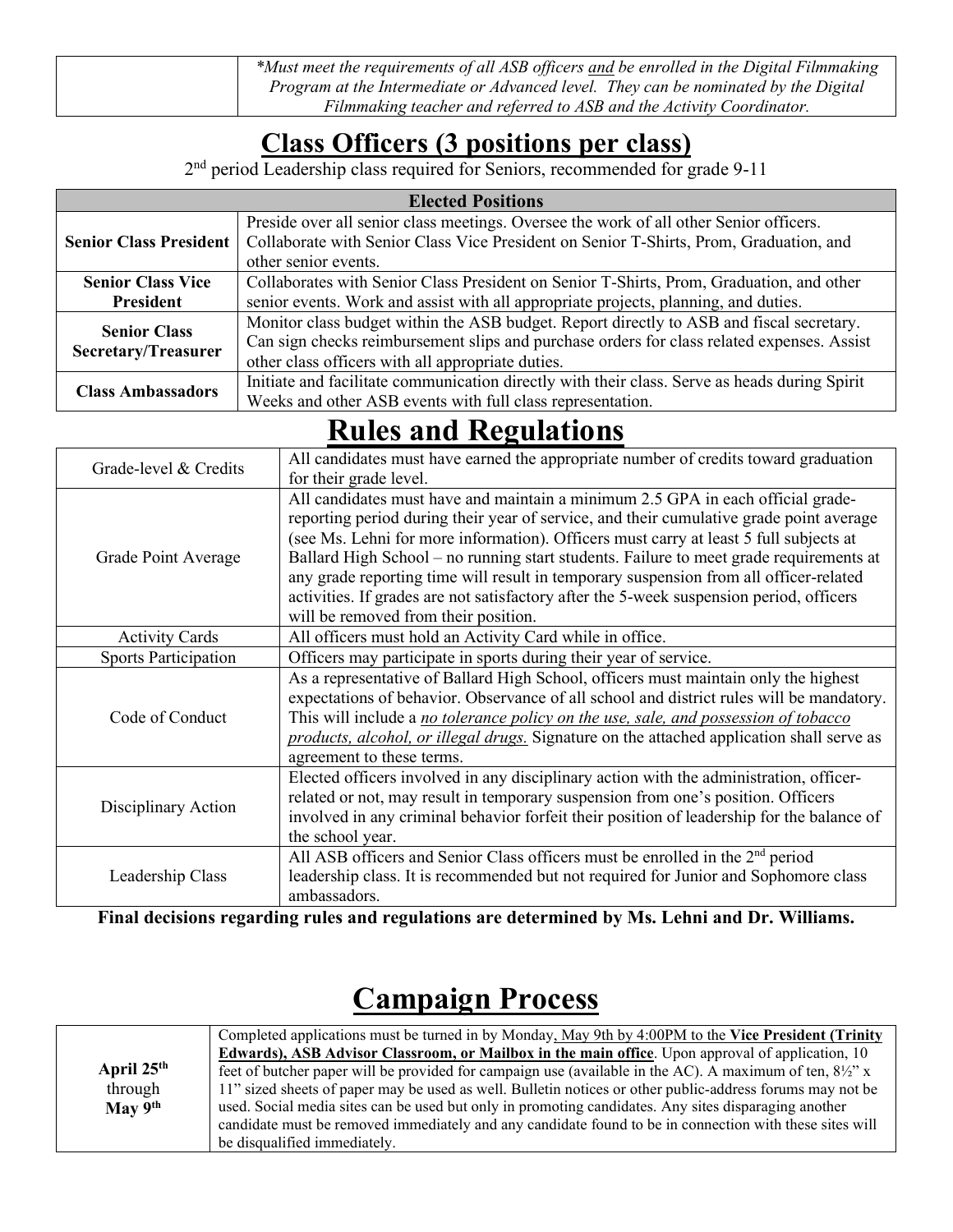|                                                                     | <b>Campaign Week</b> – Campaigning is an important part of the election process. Make sure your peers                       |
|---------------------------------------------------------------------|-----------------------------------------------------------------------------------------------------------------------------|
| Week of                                                             | know who you are, what position you are running for, and why. Make them want to vote for YOU! Be                            |
| May $9^{th}$ -13 <sup>th</sup>                                      | yourself. The Voters Guide will be distributed this week as well (May 11th). Encourage your classmates to                   |
|                                                                     | read about you and other candidates so they can make an informed decision. Don't forget to hang your                        |
|                                                                     | campaign posters too! The Talisman staff may also interview candidates during this week.                                    |
|                                                                     | <b>Primary Elections</b> – If more than 2 candidates run for one position, a Primary Election will be held on               |
|                                                                     | Wednesday, May 18 <sup>th</sup> through an online form, with decisions made <b>based on what students read in the</b>       |
| May $18^{th}$ :                                                     | Voters Guide. Two final candidates for each position will give LIVE SPEECHES in front of their                              |
|                                                                     | classmates the following week in the PAC during the school day. Students will cast their final vote as they                 |
|                                                                     | leave the auditorium. All final results will be tallied by Friday May 27 <sup>th</sup> and candidates will be notified that |
|                                                                     | evening at the phone number on your application.                                                                            |
|                                                                     | General Elections - Live Speech Format: After primary elections, the final candidates will participate in                   |
| May $23^{rd} - 27^{th}$                                             | either virtual or LIVE SPEECHES in front of their class during 2 <sup>nd</sup> Period. All class officer candidates         |
|                                                                     | must be prepared with a speech, about 1 minute in length, to give to their classmates to introduce                          |
| May 24 <sup>th</sup> and May 26 <sup>th</sup><br>$2nd / 6th Period$ | themselves and share why they want to be class officers. ASB officer candidates will answer "live"                          |
|                                                                     | questions. Students will vote at the end of the speeches at their given meeting space when leaving.                         |
|                                                                     | Appointed Position Interviews - Required interviews will take place on May 16-18th                                          |
|                                                                     | before/during/after school. Prior to the date you will receive a time to show up to the AC. These interviews                |
| May $16-18^{th}$ :                                                  | will occur with the election committee. The interview will be a crucial factor in a candidate's appointment                 |
|                                                                     | - efforts should be made to be professional and prepared for this interview.                                                |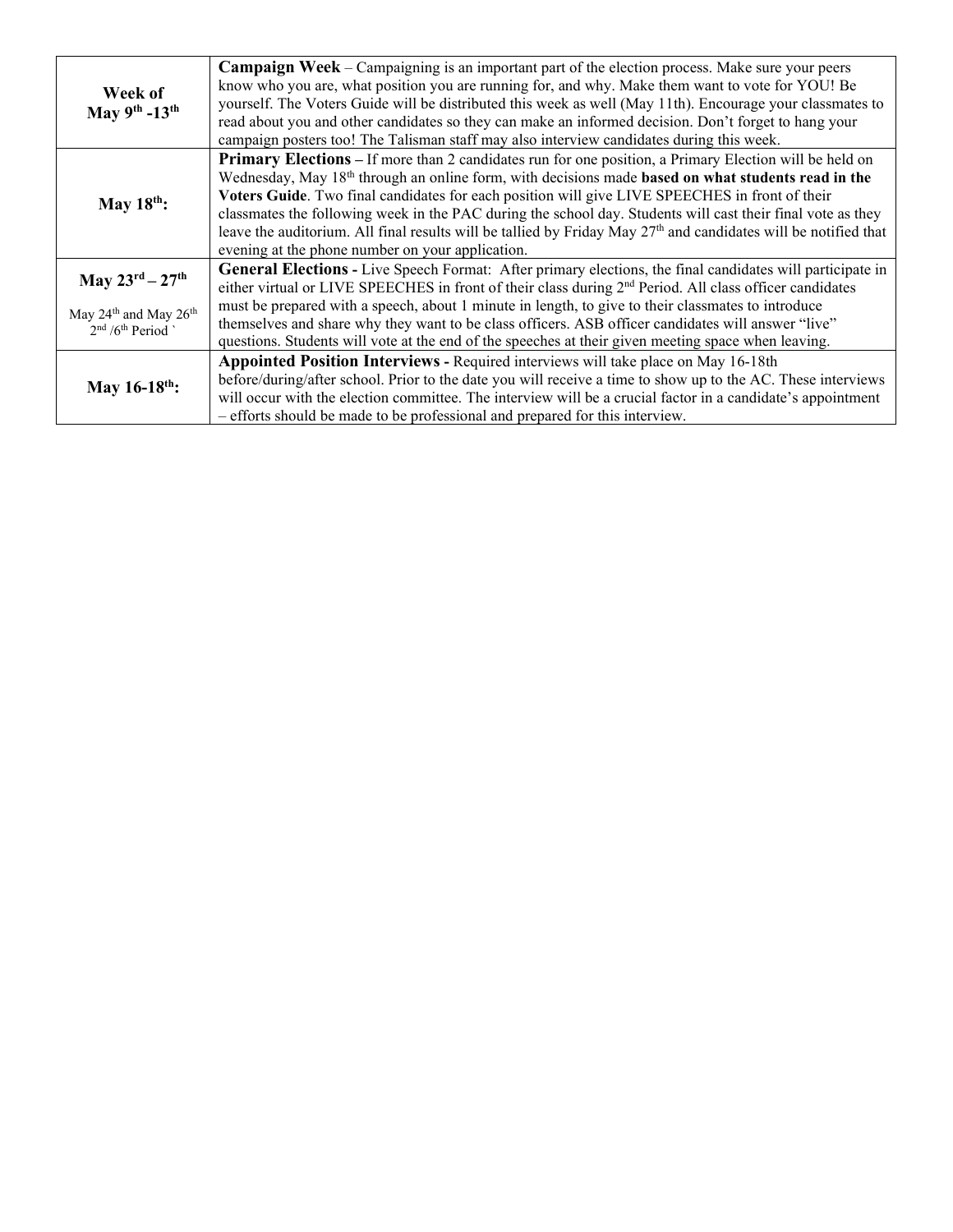# **Voters' Guide Questions**

**Class Officer and ASB Officer Candidates** – please answer the following questions and email them to Trinity Edwards, trinityjedwards@outlook.com. Answers handed in on a sheet of paper with the application will not be accepted. Your **answers will be published** in the Voter's Guide that will be distributed during Campaign Week to help students make their decisions for the Primary Election.

#### **Required Question**:

A common theme in student government, not just for Ballard but for all schools, is inclusion, making students feel like they are an involved member of their school and community. As a member of student government, what will you do to make students feel involved and connected to their school?

#### **Choose 3 of the next 6**

- 1. What are some of your values that will make you a successful school leader?
- 2. What are you involved in at Ballard High School?
- 3. If elected, how would you promote school spirit?
- 4. What is your favorite thing about Ballard High School?
- 5. If elected, how would you help make students feel welcome at school?
- 6. What is a specific cause or event that you feel passionate about at Ballard?

# **Live Speeches/Questions (Elected/Ambassadors Only)**

#### **Tips for speeches and answering questions**

- Don't make promises that you have no control over like "longer breaks" and "less homework".
- People take their choices very seriously; therefore, if you come off as professional and prepared, people will respect that.
- Be clear and concise You have a limited amount of time to get their attention, so take advantage of your time!

**Class Officer Candidates:** Prepare a speech, about one minute in length, to give to your class. Be sure to include what position you are running for and why you think you are the best choice for that position. Tell your class about new and exciting things you would like to accomplish at Ballard next year, and what changes you would like to see made. Attach a copy of your speech (typed or neatly handwritten) to your completed application. *\*Class Officer Candidates will speak in front of their class.*

**ASB Officer Candidates:** ASB candidates will not give a prepared speech; but will instead prepare responses to the following questions. Each response should be about thirty seconds in length, and you should be prepared to answer each question on Election Week. Each candidate will respond to Question 1 as well as 1 randomly chosen question from the remaining four.

#### **Required Question**:

What will be your biggest contribution to ASB and all of the projects/responsibilities ASB is a part of?

#### **1 "live question" (randomly chosen from these 4)**

- 1. What values do you have, that will help ASB succeed next year?
- 2. What is your past leadership experience?
- 3. How will you work towards improving school spirit?
- 4. What is your definition of a good leader?

# **ASB Appointed Position Interviews (Officers Only)**

#### **The process for selecting the Appointed Positions will consist of the following**

- Will still complete all packet components/requirements
- Required interviews will take place on May  $16-18^{th}$  after school. Prior to the date you will receive a time to show up to the AC.
- These interviews will occur with Ms. Lehni, the current position holder, and the ASB Vice President
- The interview will be a crucial factor in a candidate's appointment try to be excited and prepared for this interview.

**Class Officer Candidates:** Prepare a speech, about one minute in length, to give to your class. Be sure to include what position you are running for and why you think you are the best choice for that position. Tell your class about new and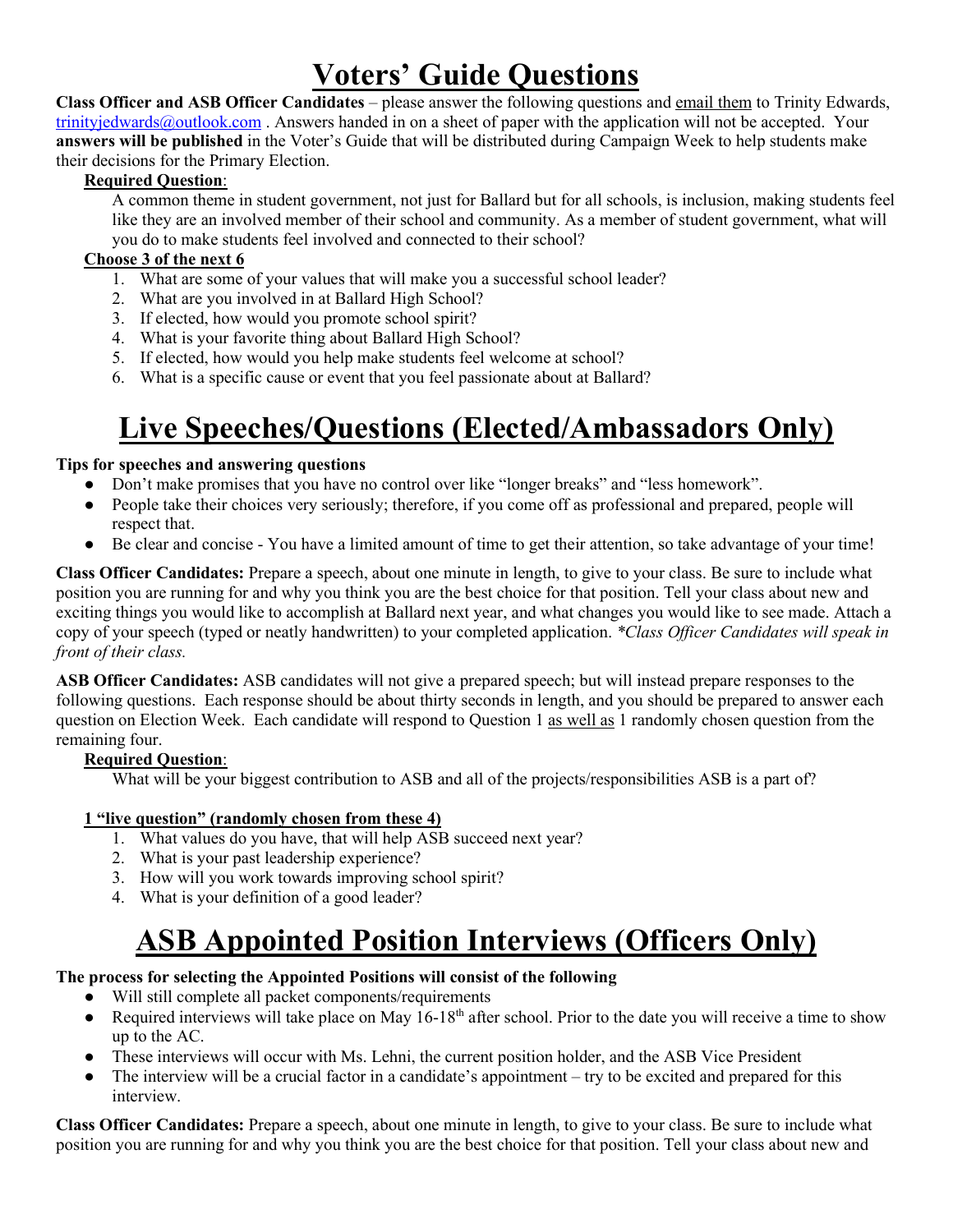# **Checklist for required application items:**

- Completed Ballard High School Leadership Application **due May 9th.**
- Rough draft of questions/speech
	- o CLASS OFFICERS CANDIDATES: Write up of one minute speech. Rough draft is **due May 9th**.
	- o ASB OFFICER CANDIDATES: Answers to live questions. Rough draft is **due May 9th**.
- Email the following to Trinity Edwards (ASB VP), trinityjedwards@outlook.com **due May 9th**.
	- o Write up of answers to the required question and then 3 of the following 6 Voters Guide Questions
	- o Answers that are handed in with application on a sheet of paper will **NOT** be accepted, as they need to be copied and pasted into the voter's guide.
	- $\circ$  Please talk to Ms. Lehni or Trinity Edwards about complications prior to May 9<sup>th</sup>.
- Give teacher recommendation forms to two of your teachers and ask them to turn in directly to the Ms. Lehni or the ASB Advisor's mailbox by May 9<sup>th</sup>.
- Intent-to-Run form complete. (25 for class officer candidates, 50 for ASB officer candidates)

\*Reminder: you could be disqualified for "*any comments or materials that may be interpreted as negative, derogatory, or offensive to any persons or groups, as well as any references to any type of illegal substance use."*

**\*\*Speeches and answers to all questions must be approved by Ms. Lehni and the Vice President (Trinity Edwards). Changes to the speech between due date and live speech must be approved! Any unannounced changes may result in disqualification from the election process.**

### **Good luck!**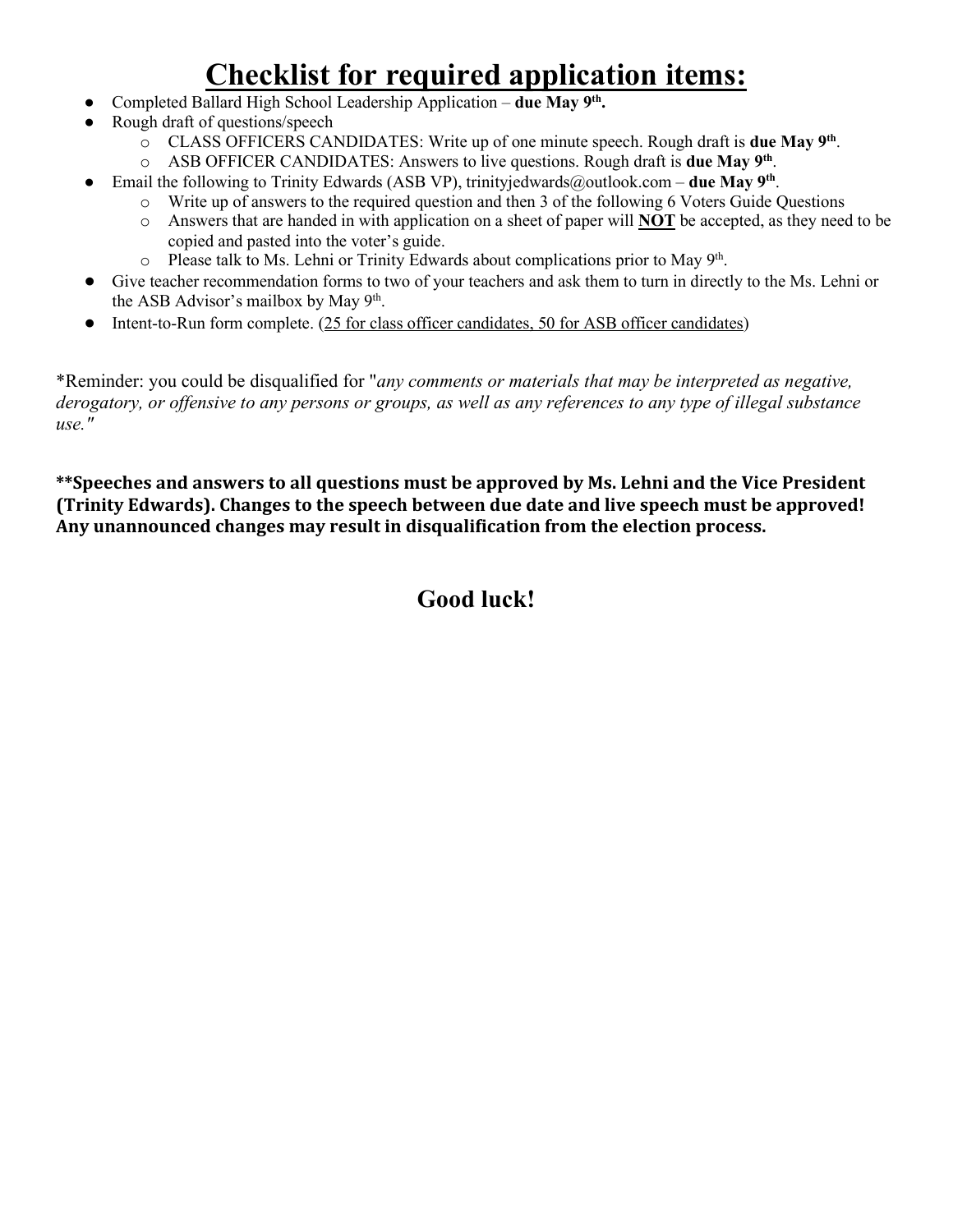### *BALLARD HIGH SCHOOL*  **STUDENT GOVERNMENT LEADERSHIP APPLICATION**

| Name:                                               |         |                 |
|-----------------------------------------------------|---------|-----------------|
| <b>Address:</b>                                     |         | $\mathsf{ZIP:}$ |
| Phone #:<br><u> 1989 - Johann Barbara, martxa a</u> | E-mail: |                 |
| <b>Parent/Guardian Name(s):</b>                     |         |                 |

#### **Current Class Schedule:**

| Period                  | <b>Class</b> | <b>Teacher</b> | Room # | <b>Current Grade</b><br>in Class |
|-------------------------|--------------|----------------|--------|----------------------------------|
|                         |              |                |        |                                  |
| $\overline{2}$          |              |                |        |                                  |
| 3                       |              |                |        |                                  |
| $\overline{\mathbf{4}}$ |              |                |        |                                  |
| $\overline{5}$          |              |                |        |                                  |
| 6                       |              |                |        |                                  |

#### **By signing below, I acknowledge that I have read the rules and regulations for being a Student Government Officer at Ballard High School and agree to abide by them.**

|                       | <b>Signature of Applicant</b>       | Date          | <b>Signature of Parent/Guardian</b> | Date |
|-----------------------|-------------------------------------|---------------|-------------------------------------|------|
| (For office use only) |                                     |               |                                     |      |
| ∩                     | GPA:                                | $1st$ Sem GPA | Core Cumulative GPA                 |      |
| O                     | Voters' Guide Question Answers      |               |                                     |      |
| $\circ$               | Rough draft of Live Speech/Answers  |               |                                     |      |
| ∩                     | <b>Teacher Recommendation Forms</b> | ۱st           | $\gamma$ nd                         |      |
| ∩                     | Intent-to-Run form                  |               |                                     |      |

#### *Deadline for return to ASB Advisor Mailbox is Monday, May 9th at 4:00PM*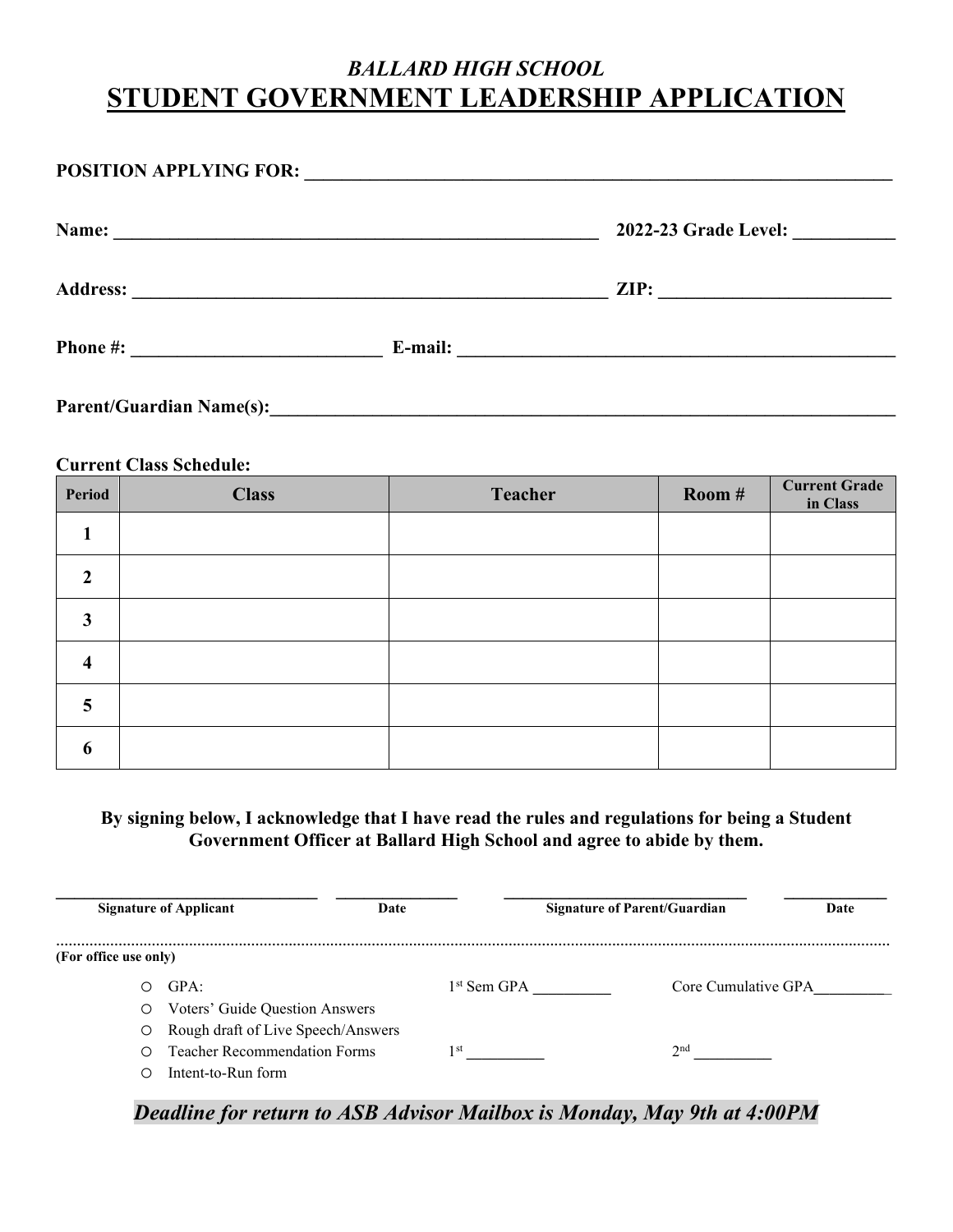### **INTENT TO RUN**

It is important to make sure that your peers know who you are and what position you are running for. To accept your application, please find the appropriate number of students and teachers for your position and ask them to write their name and sign this form to show that they are aware of your candidacy. Note: Students CAN sign more than one Intent-to-Run form as this is not agreeing to vote for you, they are just acknowledging that they know you are a candidate for your desired position.

- **Class Officer candidates 25 students in your grade level, and 3 teacher signatures**
- **ASB Officer candidates 50 students in the school, and 6 teacher signatures**

**By signing below I acknowledge being aware of the candidacy of \_\_\_\_\_\_\_\_\_\_\_\_\_\_\_\_\_\_\_\_\_\_\_\_\_\_\_\_\_\_***(name of candidate)* **for the position on the Student Government Council of \_\_\_\_\_\_\_\_\_\_\_\_\_\_\_\_\_\_\_\_\_\_\_\_\_\_\_\_\_***(name of position).* **I am aware I am not** 

**formally agreeing to vote for this candidate by signing below.**

| <b>NAME</b> (please print clearly) | <b>Signature</b> |
|------------------------------------|------------------|
| $\mathbf{1}$                       |                  |
| $\boldsymbol{2}$                   |                  |
| $\mathbf{3}$                       |                  |
| $\overline{\mathbf{4}}$            |                  |
| $\overline{\mathbf{5}}$            |                  |
| $\boldsymbol{6}$                   |                  |
| $\overline{7}$                     |                  |
| $\bf{8}$                           |                  |
| $\boldsymbol{9}$                   |                  |
| 10                                 |                  |
| 11                                 |                  |
| 12                                 |                  |
| 13                                 |                  |
| 14                                 |                  |
| 15                                 |                  |
| 16                                 |                  |
| 17                                 |                  |
| 18                                 |                  |
| 19                                 |                  |
| $20\,$                             |                  |
| 21                                 |                  |
| $22\,$                             |                  |
| 23                                 |                  |
| 24                                 |                  |
| 25                                 |                  |

Continued on back of page.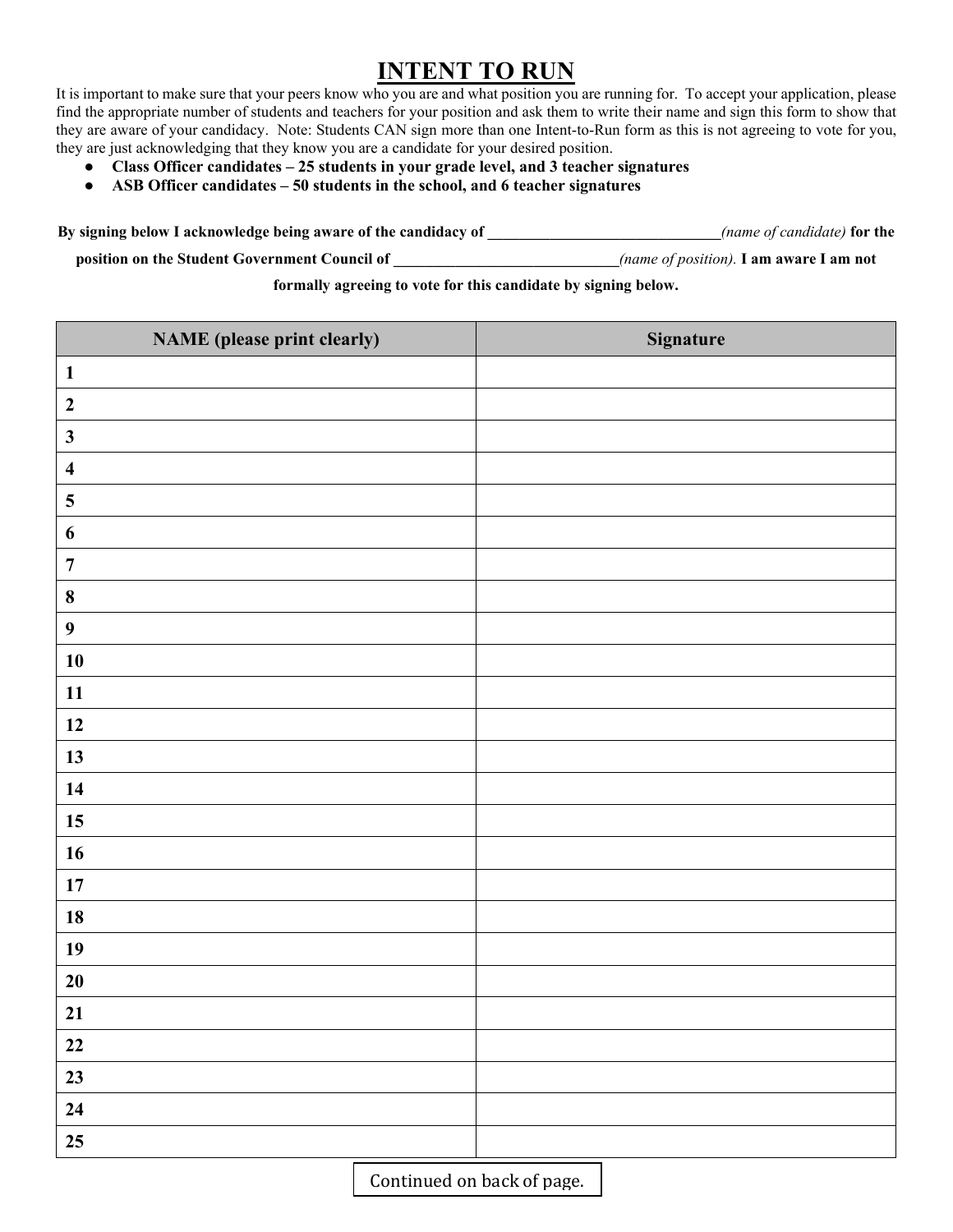| $26**$              |                          |
|---------------------|--------------------------|
| $27**$              |                          |
| $28**$              |                          |
| $29**$              |                          |
| $30**$              |                          |
| $31**$              |                          |
| $32**$              |                          |
| $33**$              |                          |
| $34**$              |                          |
| $35**$              |                          |
| $36**$              |                          |
| $37**$              |                          |
| $38**$              |                          |
| $39**$              |                          |
| $40**$              |                          |
| $41**$              |                          |
| $42**$              |                          |
| $43**$              |                          |
| $44**$              |                          |
| $45**$              |                          |
| $46**$              |                          |
| $47**$              |                          |
| $48**$              |                          |
| 49**                |                          |
| $50**$              |                          |
| <b>Teacher Name</b> | <b>Teacher Signature</b> |
| $\mathbf{1}$        |                          |
| $\boldsymbol{2}$    |                          |
| $\mathbf{3}$        |                          |
| $4**$               |                          |
| $5**$               |                          |
| $6***$              |                          |

\*\*Only required for ASB officer candidates